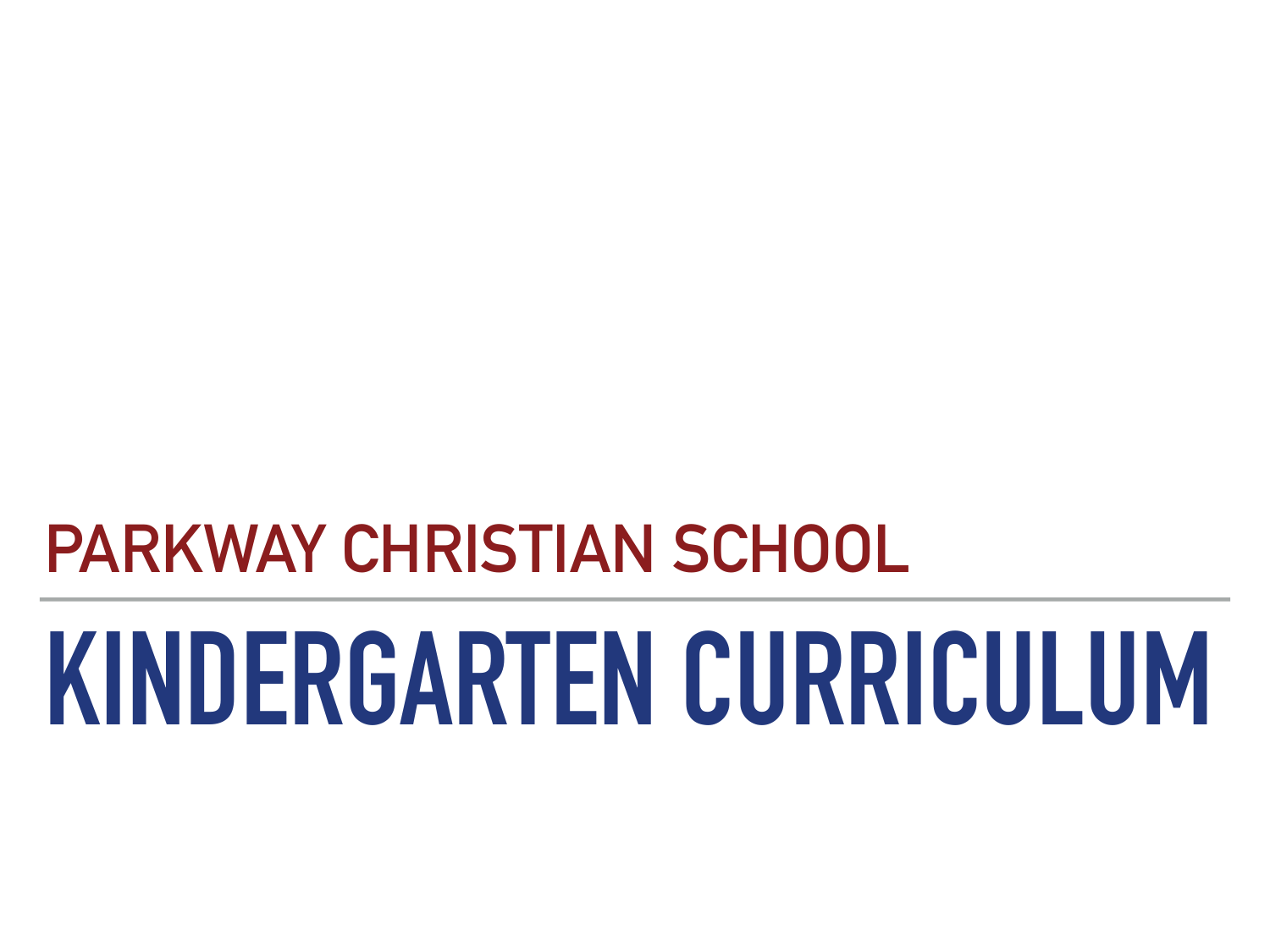▶ Parkway Christian School offers two options for Kindergarten. We have a traditional morning program and an extended day program called K-Plus. Both options offer a developmental program that introduces students to the wonderful world of formal education. Core classroom subjects include Bible, Language Arts, math, social studies, and science. Special classes include: vocal, physical education, library, computer and art. Kindergarten uses Starfall, a multimedia curriculum that combines Language Arts, social studies, and science. Teachers present curriculum from a Biblical Worldview while meeting the framework of the Common Core Standards.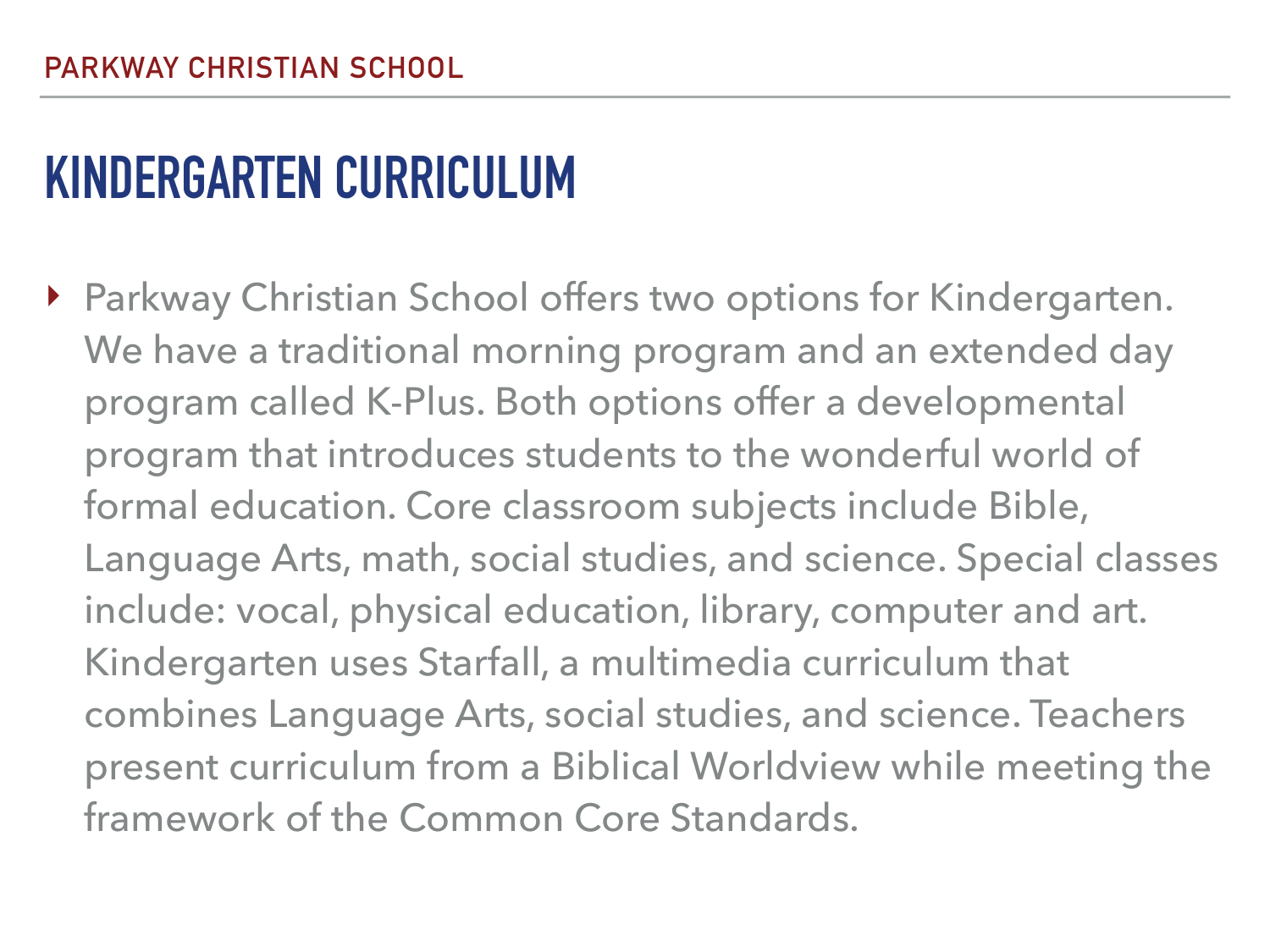‣ In the two-year Bible curriculum, studies alternate year to year from Old Testament stories and events to New Testament stories and events. Scripture memorization, Bible related activities and weekly chapel services enhance our Biblical program.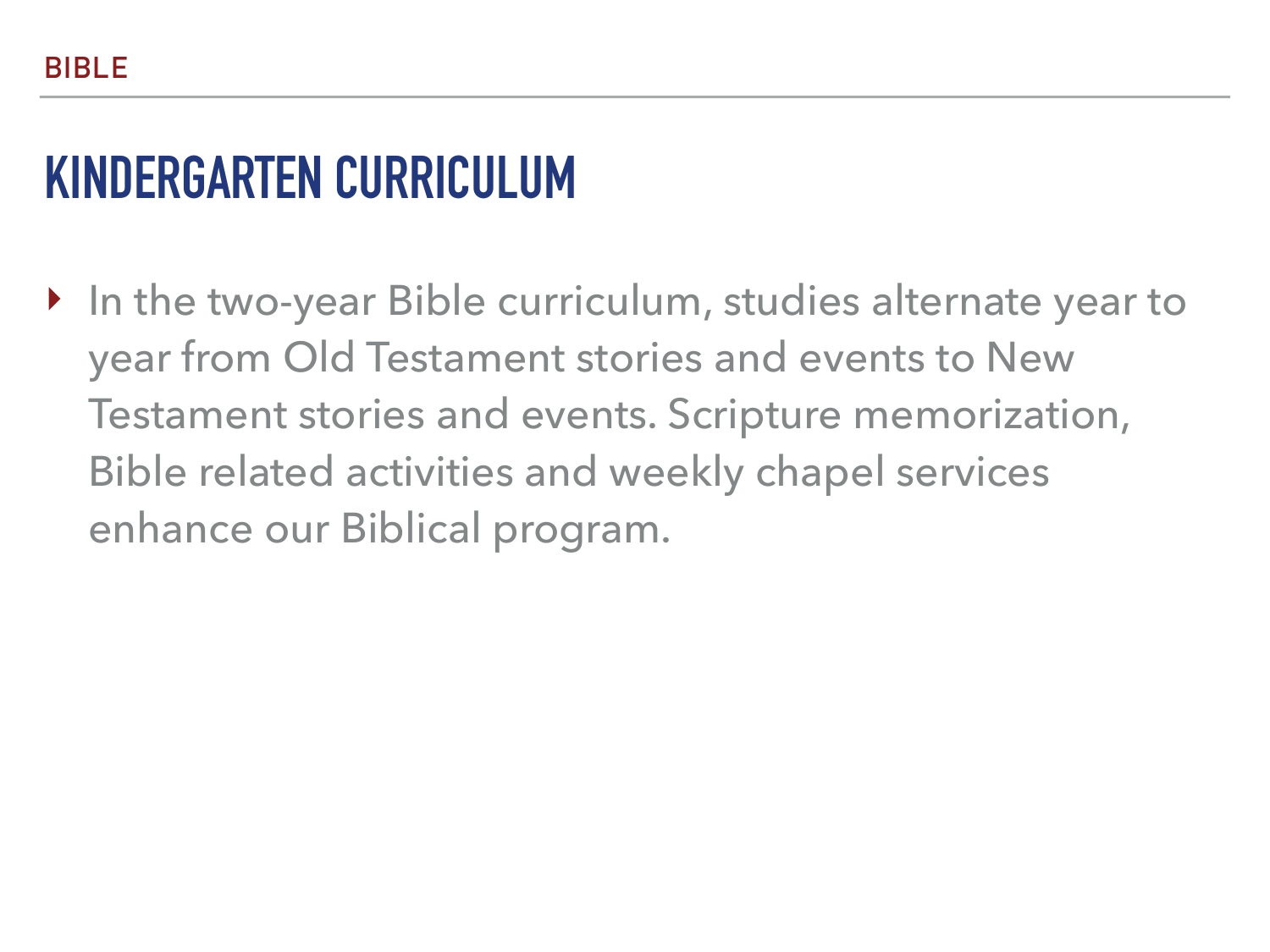‣ Language Arts focuses a strong emphasis on phonemic awareness, three to four letter word recognition, and literature appreciation. Small sequential books and individual journals provide early introduction to reading and writing. Writing class covers English conventions, simple sentences, and three sentence paragraphs. Small group reading and writing sessions allow for individual pacing and monitoring.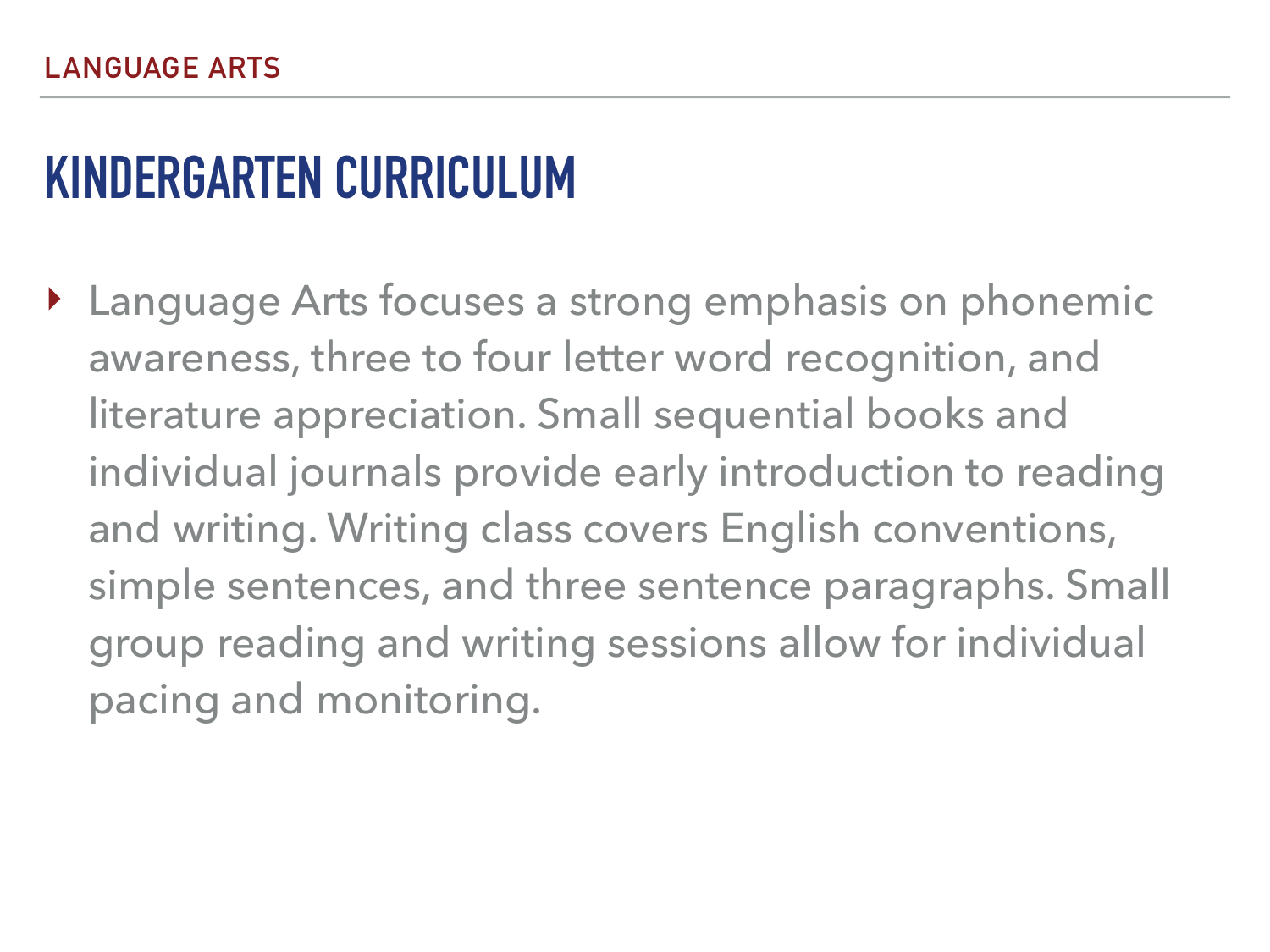‣ The Saxon Math curriculum introduces fun "hands on" experiences using a variety of manipulatives. Students learn recognition of numbers 1-20, basic addition and subtraction, line and time measurement, and shapes.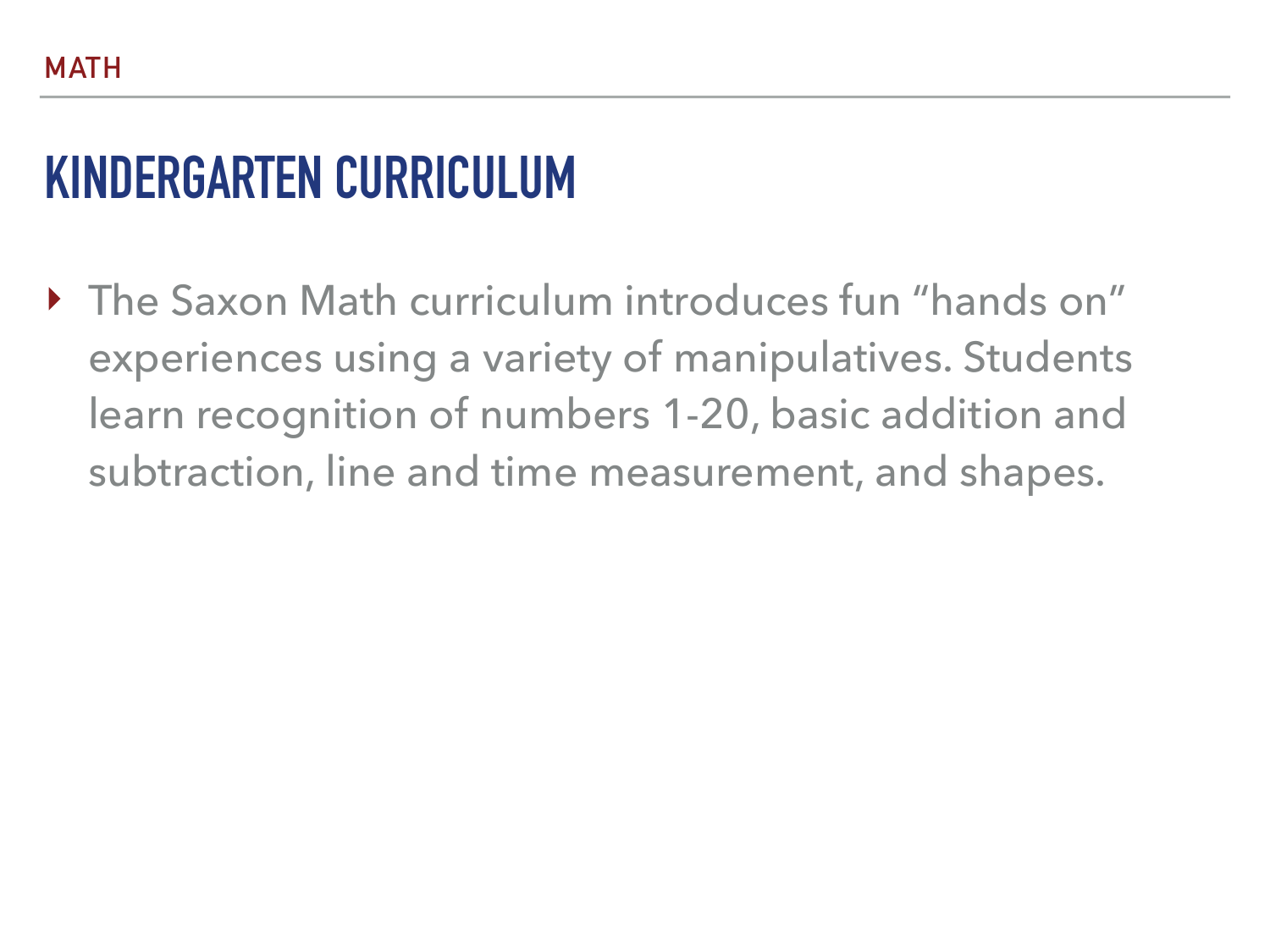‣ Social Studies topics include: community, community helpers, wants and needs and linking the past and present. Historical figures are highlighted for their accomplishments.